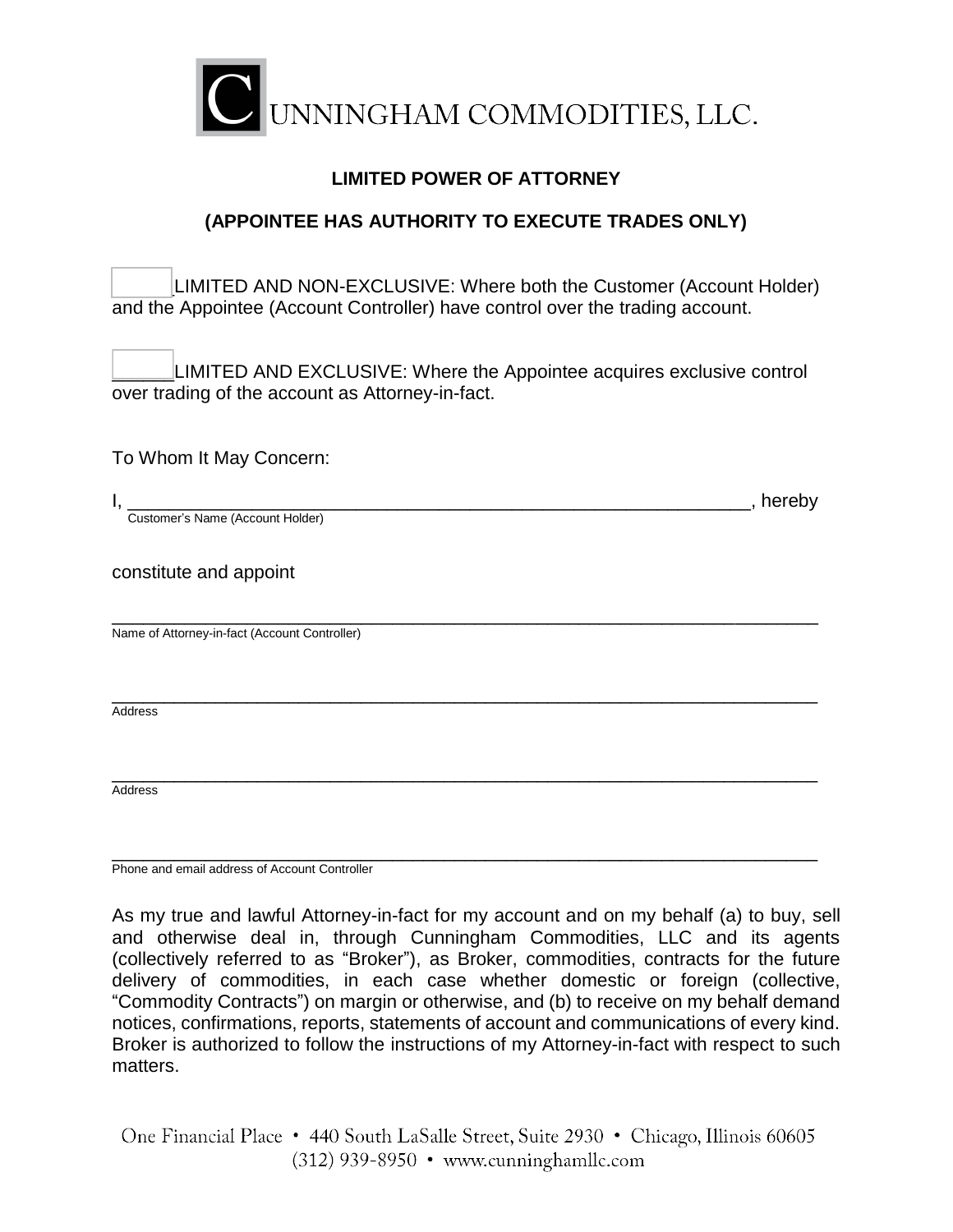

Broker shall be under no duty or obligation to inquire into the purpose of propriety, or give notice to anyone, of any action or instruction of my Attorney-in-fact with respect to buying, selling or otherwise dealing in Commodity Contracts for my account, and I shall indemnify and hold harmless Cunningham Commodities, LLC, its agents and their respective successors and assigns from any and all loss, damage or liability arising out of claims that such actions or instructions were not authorized by me. **The authority hereby conferred shall remain in full force until written notice addressed to Broker of revocation or my death is received by Broker.**

| Customer's Name (Account Holder) |      |  |
|----------------------------------|------|--|
| Signature                        | Date |  |
|                                  |      |  |

Title

Note: For a joint account, both Account Holders must sign this document. For a corporation, limited liability company, or partnership, this document must be signed by the President/CEO, the managing member, or the general partners, respectively.

# **DISCRETIONARY ACCOUNT DISCLAIMER LETTER**

Cunningham Commodities, LLC:

I have carefully examined the provisions of the documents by which I have given trading authority or control over my accounts to:

\_\_\_\_\_\_\_\_\_\_\_\_\_\_\_\_\_\_\_\_\_\_\_\_\_\_\_\_\_\_\_\_\_\_\_\_\_\_\_\_\_\_\_\_\_\_\_\_\_\_\_\_\_\_\_\_\_\_\_\_\_\_\_\_\_\_\_\_\_\_ Name of Attorney-in-fact (Account Controller)

\_\_\_\_\_\_\_\_\_\_\_\_\_\_\_\_\_\_\_\_\_\_\_\_\_\_\_\_\_\_\_\_\_\_\_\_\_\_\_\_\_\_\_\_\_\_\_\_\_\_\_\_\_\_\_\_\_\_\_\_\_\_\_\_\_\_\_\_\_\_ Address

and understand fully the obligations which I have assumed by executing that document.

I understand that your firm is in no way responsible for any loss to me occasioned by the actions of the individual or organization named above and that your firm does not, by implication of otherwise, endorse the operating methods of such individual or organization.

\_\_\_\_\_\_\_\_\_\_\_\_\_\_\_\_\_\_\_\_\_\_\_\_\_\_\_\_\_\_\_\_\_\_\_\_\_\_\_\_\_\_\_\_\_\_\_\_\_\_\_\_\_\_\_\_\_\_\_\_\_\_\_\_\_\_\_\_\_\_